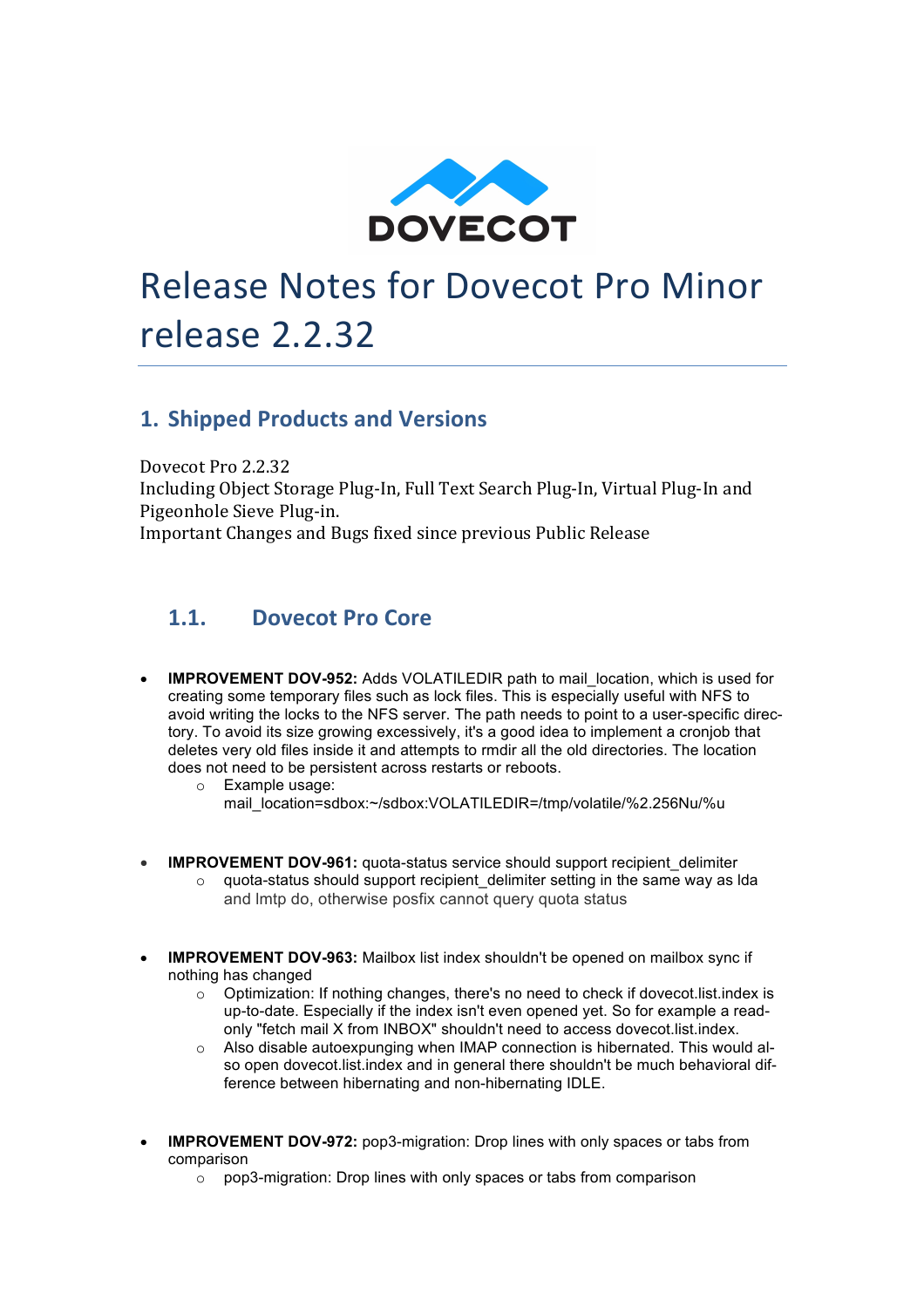- **IMPROVEMENT DOV-983:** Add BROKENCHAR setting to mail location. This can be useful with imapc to access folder names that aren't valid mUTF-7 charset from remote servers. For example if mail location = imapc::BROKENCHAR=^, migrating "&test-" named folder would be changed to "^26test-".
- **IMPROVEMENT DOV-1074:** Avoid refreshing list of folders in the mailbox list index if mailbox\_list\_index\_very\_dirty\_syncs=yes
	- $\circ$  This allows LIST to be performed only by reading the mailbox list index, without stat()ing every folder on the filesystem.
- **IMPROVEMENT DOV-1112:** Change lib-sql's driver-cassandra code to support Cassandra driver's paging feature
	- o Change lib-sql's driver-cassandra code to support Cassandra driver's paging feature. Currently when doing a SELECT query towards Cassandra it returns all the results that matched. With paging we'll need to add a new setting that controls how many results are returned. Afterwards we'll need to check if there are more results, and if so send another query to Cassandra and continue the results.
	- o The Cassandra cpp-driver API is explained: in http://datastax.github.io/cppdriver/2.5/topics/basics/handling\_results/#paging
- **IMPROVEMENT DOV-1151:** Update INBOX status in mailbox list index with mailbox list index include inbox=yes
	- $\circ$  If LISTINDEX resides in tmpfs, INBOX status should be included in list index.
- **IMPROVEMENT DOV-1155:** Avoid accessing mail home on login
	- $\circ$  Return chdir=/path from userdb to override chdir()ing to mail home. This avoids accessing the home directory just for the chdir, which typically isn't needed.
- **IMPROVEMENT DOV-1156:** Avoid stat()ing mailboxes/ directory on login o Avoid stat()ing index root dir with ITERINDEX
- **IMPROVEMENT DOV-1160:** Allow specifying postlogin script path via userdb
	- o lib-master: Allow userdb to return postlogin socket path.
	- Returning "postlogin=socketpath" as userdb extra field overrides the postlogin socket path in the service { executable } parameter.
- **IMPROVEMENT DOV-1200: config: Log a warning if plugin { key=no } is used explicitly**
	- o config: Log a warning about plugin { ...=no } probably being treated as "yes"
- **BUG 51875:** Panic: file mail-index.c: line 931 (mail\_index\_file\_set\_syscall\_error): assertion failed: (filepath != NULL)
	- o **FIX:** lib-index: Fix mail\_index\_get\_modification\_time() to work when index isn't open.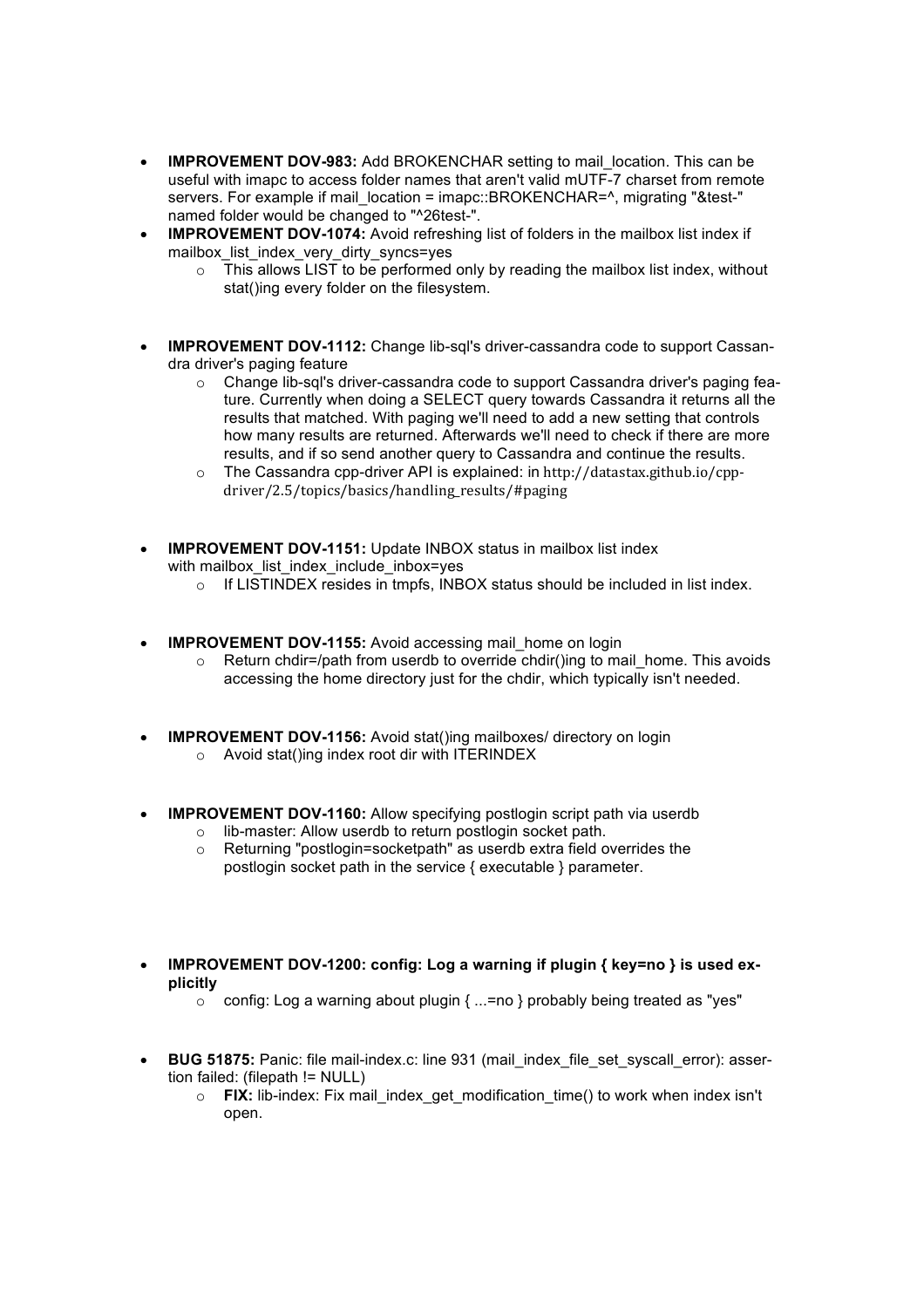- **BUG 51882:** Error: Timeout communicating with /var/run/dovecot/imap-master
	- o **FIX:** imap: Flush response to client before starting possibly long operation
- **BUG 53433:** dsync/imapc incremental migration fetches all message headers
	- o **FIX:** lib-mail: istream-header-filter Fix HEADER\_FILTER\_ADD\_MISSING\_EOH with empty input
		- This fixes calculating hashes for incremental dsync when mail didn't have Date or Message-ID headers
- **BUG 54273:** LMTP crashes with push\_notification plugin enabled: Panic: file ioloop.c: line 125 (io\_remove\_full): assertion failed: (io->callback != NULL)
	- o **FIX:** push-notification: Switch to main ioloop while calling drivers' commit callbacks
- **BUG DOV-950:** acl: acl\_globals\_only shouldn't access dovecot-acl-list o **FIX:** acl: Don't read/write dovecot-acl-list with acl\_globals\_only=yes
	- The dovecot-acl-list file is unnecessary when there are only global ACLs.
- **BUG 54379:** quota clone plugin with mysql backend does not update quota values properly
	- o **FIX:** dict-sql: Do not increment on set
- **BUG DOV-973:** sdbox: If INDEX dir is set, accessing nonexistent mailbox creates index directory for it
	- o **FIX:** sdbox: Don't create index directory when trying to open nonexistent mailboxes
- **BUG DOV-975:** Deleting nonexistent autocreated mailbox creates it temporarily o **FIX:** lib-storage: Don't autocreate mailbox during deletion.
	- § Trying to delete a nonexistent autocreated mailbox first created it and then immediately deleted it.
- **BUG DOV-982:** If INDEX dir is set, mailbox deletion deletes its childrens' indexes
	- o **FIX:** lib-storage: Fix mailbox delete to not delete childrens' INDEX or CONTROL dirs
		- If mail location had separate INDEX and/or CONTROL set, deleting a mailbox with children caused the childrens' index and/or control directories to be deleted (but the mail/ALT directories weren't).
- **BUG DOV-1135:** Panic: file ldap-connection.c: line 709 (ldap\_result\_has\_failed): assertion failed: ((result->openldap\_ret == LDAP\_SUCCESS) == (result->error\_string == NULL))
	- o **FIX:** Ensure input is properly escaped in query strings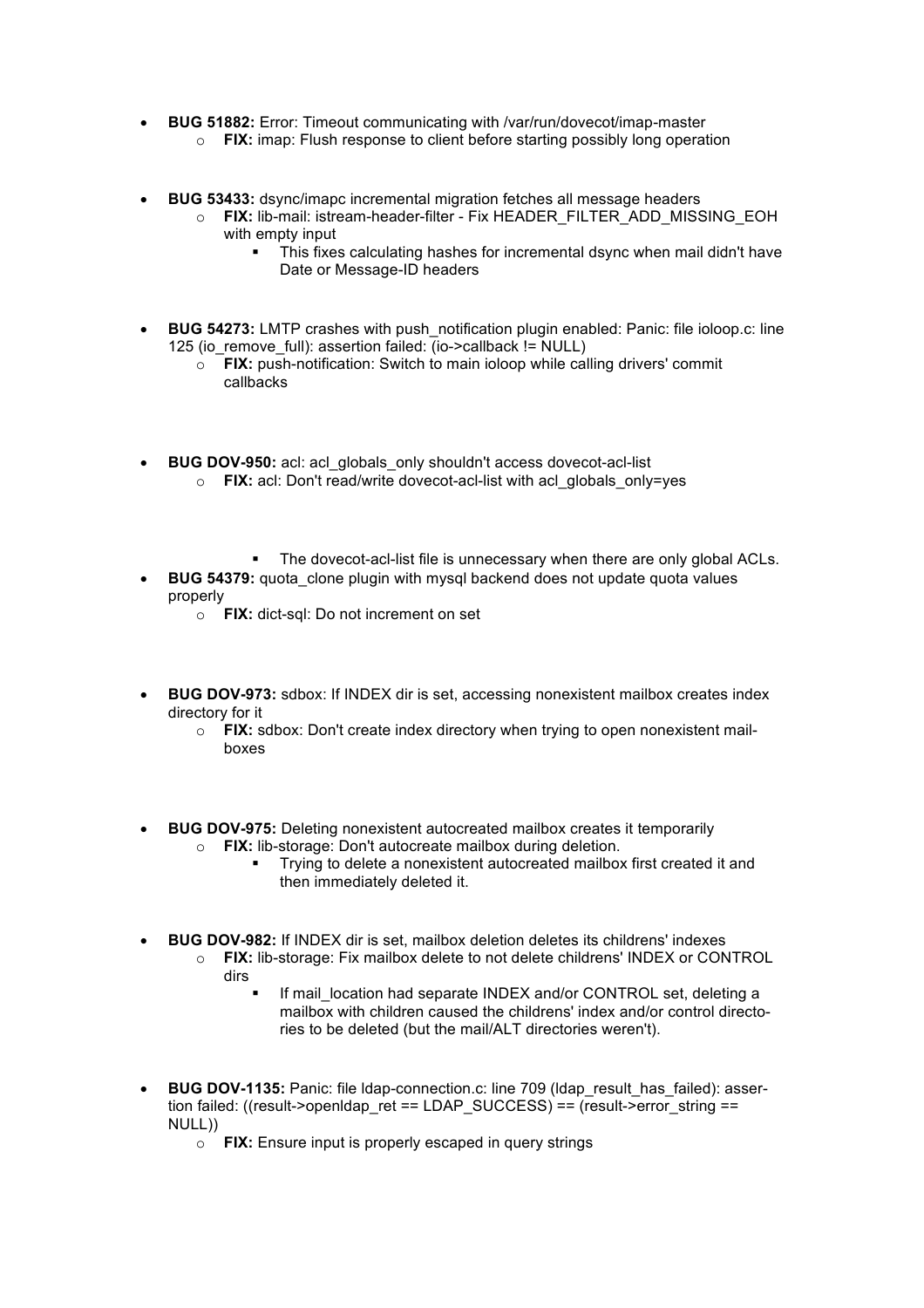- **BUG DOV-1164:** IMAP process crashes if mail namespace initialization fails during unhibernation: Panic: file master-service.c: line 819 (master\_service\_client\_connection\_destroyed): assertion failed: (service- >master\_status.available\_count < service->total\_available\_count) o **FIX:** Mark IMAP client created early enough to avoid crash later on
- **BUG DOV-1169:** doveadm user shouldn't run any plugins
	- o **FIX:** lib-storage: MAIL\_STORAGE\_SERVICE\_FLAG\_NO\_PLUGINS wasn't working correctly
- **BUG 54983:** Transaction log changed unexpectedly, can't get modseq / Failed to import client state
	- o **FIX:** Fix modseq tracking in lib-index
- **BUG 54941:** mdbox: "Inconsistency in map index" isn't fixed automatically
	- o **FIX:** mdbox: "Inconsistency in map index" wasn't fixing itself automatically
- **BUG DOV-1233:** director: Rapid reconnection loop on connect failures
	- o **FIX:** director: Fix rapid reconnection on failed outgoing connections
		- last network failure wasn't set, which caused a failed outgoing connection to immediately reconnect to it. This resulted in rapid logging of connect() errors.

#### **1.2. Object Storage Plug-in**

- **IMPROVEMENT DOV-939:** obox: Rescan should drop duplicate OIDs and log about them
	- o obox: Rebuild index if duplicate OIDs are found during rescan
- **BUG DOV-956:** obox2 error handling fixes
	- o **FIX:** Add missing read error handling to fs cache, and metacache error handling
- **BUG DOV-1280:** obox: Namespace prefixes .. have duplicate location
	- o **FIX:** obox: Fix alias\_for namespace checks to work correctly
		- It was possible to set alias\_for for ns1 -> ns2, but not ns2 -> ns1 without failing.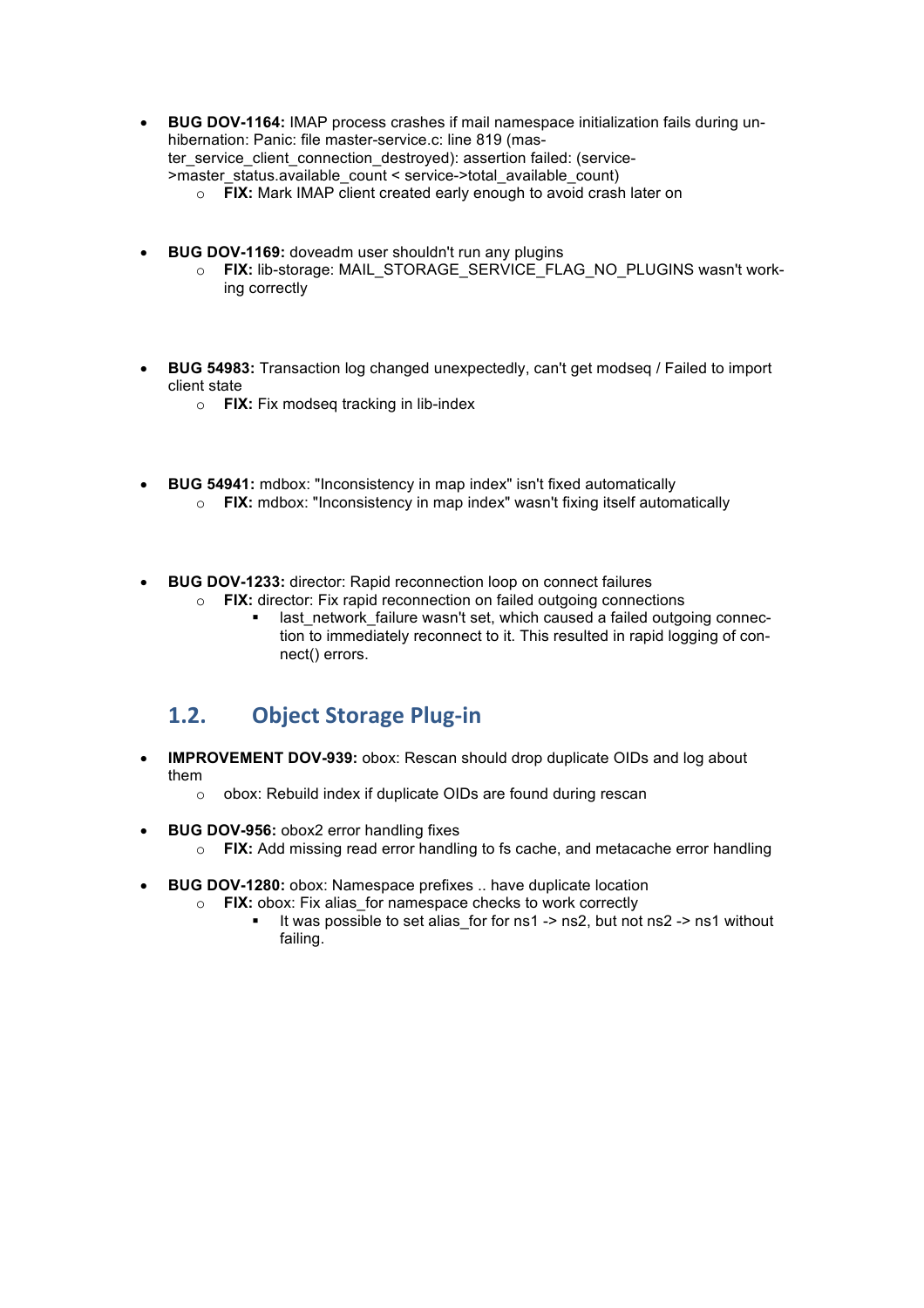## **1.3. Full Text Search Plug-In**

- **IMPROVEMENT DOV-1202:** fts-jp-kuromoji-plugin: Add tokenization delimeters.
	- o Added tokenization delimeters.
	- o Added several Fullwidth and Halfwidth punctuation characters and Katakana.
- **IMPROVEMENT DOV-1205:** fts-jp-kuromoji-plugin: Enable libkuromoji search mode.
	- o **IMPROTANT**: Enabled libkuromoji search mode by default. For existing installations the feature should be disabled, unless the FTS indexes are to be recreated. The search mode can be disabled by adding fts tokenizer kuromoji = kuromoji\_split\_compounds=No into the plugin configuration section of Dovecot.
- **IMPROVEMENT DOV-1206:** fts-jp-kuromoji-plugin: Make ICU transliterator id configurable.
	- o Made ICU transliterator id configurable.
- **BUG 55032:** fs-fts-cache unnecessarily refreshes an up-to-date cache
	- o **FIX:** fs-fts-cache: Don't try to strdup() and store already freed refresh\_id
		- § This fixes writing refresh-id correctly to cache.log. Wrong refresh-id caused unnecessary fts cache refreshes.

## 1.4. **Virtual Plug-In**

- **BUG 51871:** virtual plugin: Panic: file virtual-storage.c: line 452 (virtual mailbox close internal): assertion failed: (mbox->backends open count == 0)
	- o **FIX:** obox: Closing mailbox properly if mailbox\_open() fails
		- The mailbox open() and mailbox opened hook has been called by all the plugins already, so the closing needs to do a full close that can becaught by all plugins.
- **BUG 52500:** virtual plugin: Panic: file mail-storage.c: line 1751: unreached
	- o **FIX:** obox: Make sure mailbox\_get\_open\_status(items==0) doesn't fail. • virtual plugin was using this to get the have \* fields for backend mailboxes.
- **BUG 51320:** virtual plugin: Mailbox ID # unexpectedly lost
	- o **FIX:** Expunge virtual mails if backend box is deleted
- **BUG DOV-1163: virtual: Flag syncing is broken** 
	- o **FIX:** virtual: Update flags on sync